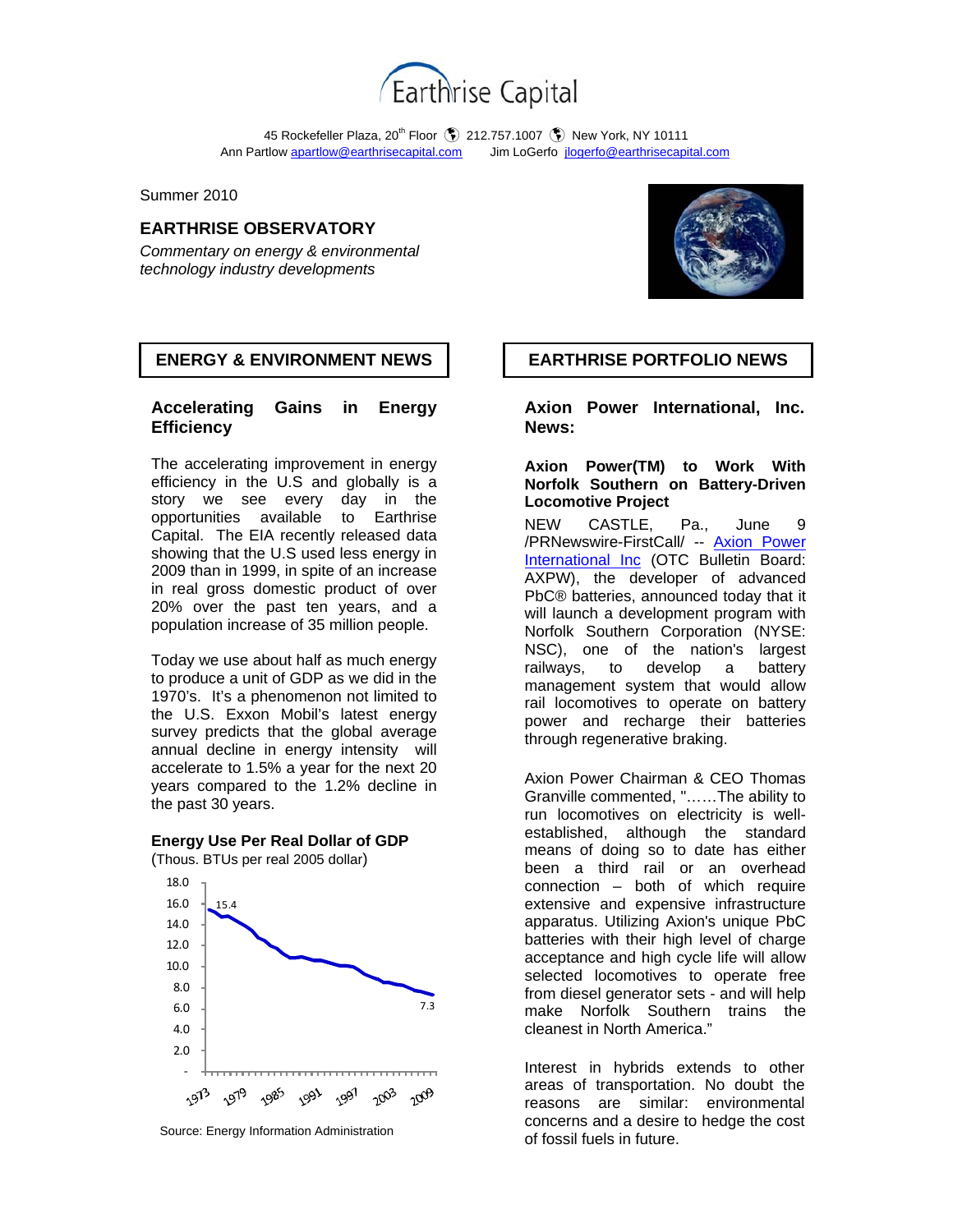Summer 2010, page 2

# **ENERGY & ENVIRONMENT NEWS EARTHRISE OBSERVATION**

## **How Smart is the Smart Grid?**

Venture Beat, May 25, 2010

After a year of big talk, Cisco launches its first Smart Grid products

Cisco Systems, Inc. has been talking a big game about its involvement in the Smart Grid for a year. And it's been successful at building its reputation in the space without ever releasing anything concrete. Today, it's finally made good on the hype, unveiling the first of what its calling its "Connected Grid Solutions."

It has launched the Cisco Connected Grid Router (CGR 2010) and Cisco Connected Grid Switch 2520 (CGR 2520),…designed to facilitate Smart Grid communications, including the wireless transmission of energy consumption data between smart meters, utilities and consumer devices. The major emphasis behind these new offerings: security.

Both the router and the switch are meant to be integrated into existing electrical substations so that IP communications (Cisco's bread and butter) can be used to closely monitor grid operations, including power loads, renewable energy generation, demand response programs, and outages. These operations alone could save utilities millions of dollars a year in maintenance costs, and deliver extremely accurate information to their customers interested in changing their energy consumption and spending behavior….."

# **Very Smart - Sometimes Earthrise Capital Comment:**

ŕ

Cisco's new products appear to be a good use of the concept for a Smart Grid. The implementation does not require consumers to change their behavior and should help to improve the quality and efficiency of service while lowering maintenance costs. They improve the reliability and security of the grid, a growing concern to grid operators and national security advisors, and facilitate remote diagnosis and remote repair of faults.

By contrast, utilities' efforts to institute time of use pricing to pay for expensive smart meters are meeting with consumer backlash and regulatory pushback. Baltimore Gas and Electric's proposed rate increase to pay for smart meters was just rejected by their regulator, and Pacific Gas and Electric has slowed its smart meter deployment after receiving lawsuits from customers over higher costs. Residential electricity customers balk at paying much higher energy costs at peak hours when they may have little choice but to leave the air conditioner running. Evidence suggests consumers are not eager to curtail energy use voluntarily. High energy prices result in conservation but they do so gradually through the development of more efficient appliances, industrial and transportation efficiency, and grid improvements.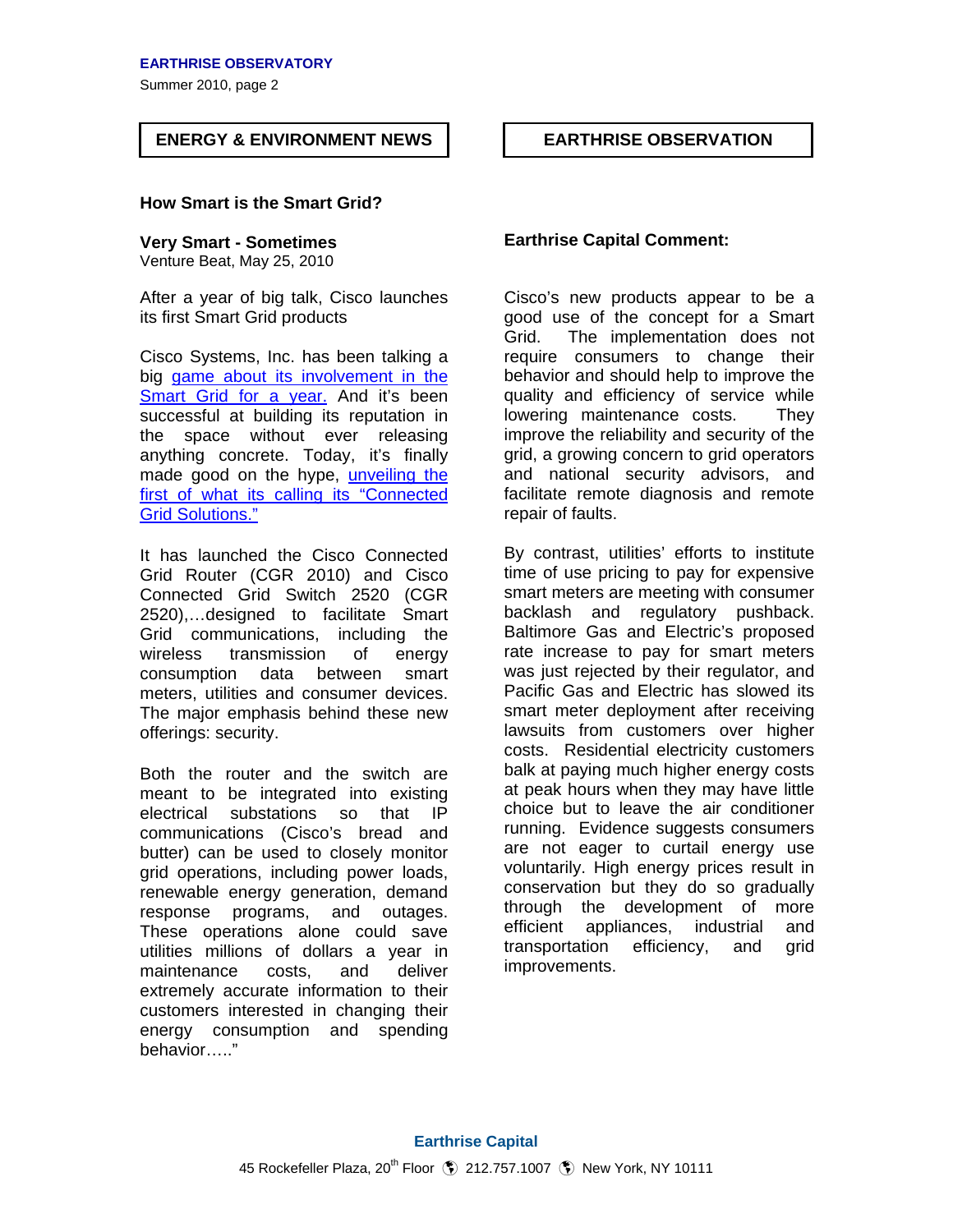Summer 2010, page 3

## **Earthrise Capital Portfolio Observer**

With this new feature, we hope to give our investors a deeper understanding of the Earthrise portfolio through interviews with a team member of one of our portfolio companies. Because we invest generally in young companies with limited resources and a relative handful of employees, each staff member is usually highly trained and responsible for some critical function in the company.

Our first interview is with Zhihao Yang, Co-founder and Chief Technical Officer, NanoMas Technologies, Inc. NanoMas is a development stage company with proprietary chemistry technology used in new higher productivity, resource-efficient processes for electronic materials' manufacturing. Zhihao and his partners, Tom Xu, a materials engineer, and Howard Wang, a polymer scientist, founded the company in 2006. Previously, Zhihao spent eight years at Eastman Kodak in research on display technologies and inkjet printing. It was his unusual background combining both organic and inorganic chemistry, along with his partner Howard Wang's skills in particle characterization, and Tom Xu's engineering skills, which led to the breakthrough in technology and the founding of NanoMas Technologies, Inc.

Zhihao was educated at Nanjing University and received his doctorate in polymer chemistry at University of Wisconsin/Madison. He is a naturalized American citizen and lives with his wife, Yanni, and small son Andy, in Binghamton, NY.

Earthrise Capital: What led you to found NanoMas Technologies, Inc.?

Zhihao: "I was working on materials for printed electronics and I saw that there was a need for a new kind of ink. Some printed electronics applications use flexible plastic substrates. They require a lower curing temperature to preserve the plastic. The inks that were available a few years ago cured at high temperatures. Also there was a need for a lower cost ink, cleaner and more resource-efficient, even for applications such as LCD screens where flexibility is not a requirement. Howard, Tom and I developed that new ink ourselves, and founded NanoMas to commercialize our invention. "

Earthrise Capital: Why did you locate the company in Binghamton, NY?

Zhihao: "Howard was offered a faculty position at SUNY-Binghamton, which is a leader in electronics packaging; he is an associate professor in materials science and mechanical engineering. Also, SUNY-Binghamton is the site of the Center for Advanced Microelectronics Manufacturing (CAMM), the display industry consortium for flexible roll to roll manufacturing processes. CAMM has provided NanoMas access to advanced equipment that we could not have afforded to purchase on our own."

Earthrise Capital: What does your current work at NanoMas primarily entail?

Zhihao: "As Chief Technical Officer, I oversee the research laboratory and product development. After we developed the basic nanoparticle, we founded NanoMas to apply it to commercial products. To make the particle useful, it must be formulated into pastes, dispersions and so forth with characteristics tailored for specific applications. I am involved in developing formulations for different potential customers. I am also involved with the strategic partners who manufacture our nanoparticles."

Earthrise Capital: What applications do you expect will be the first commercial products for NanoMas?